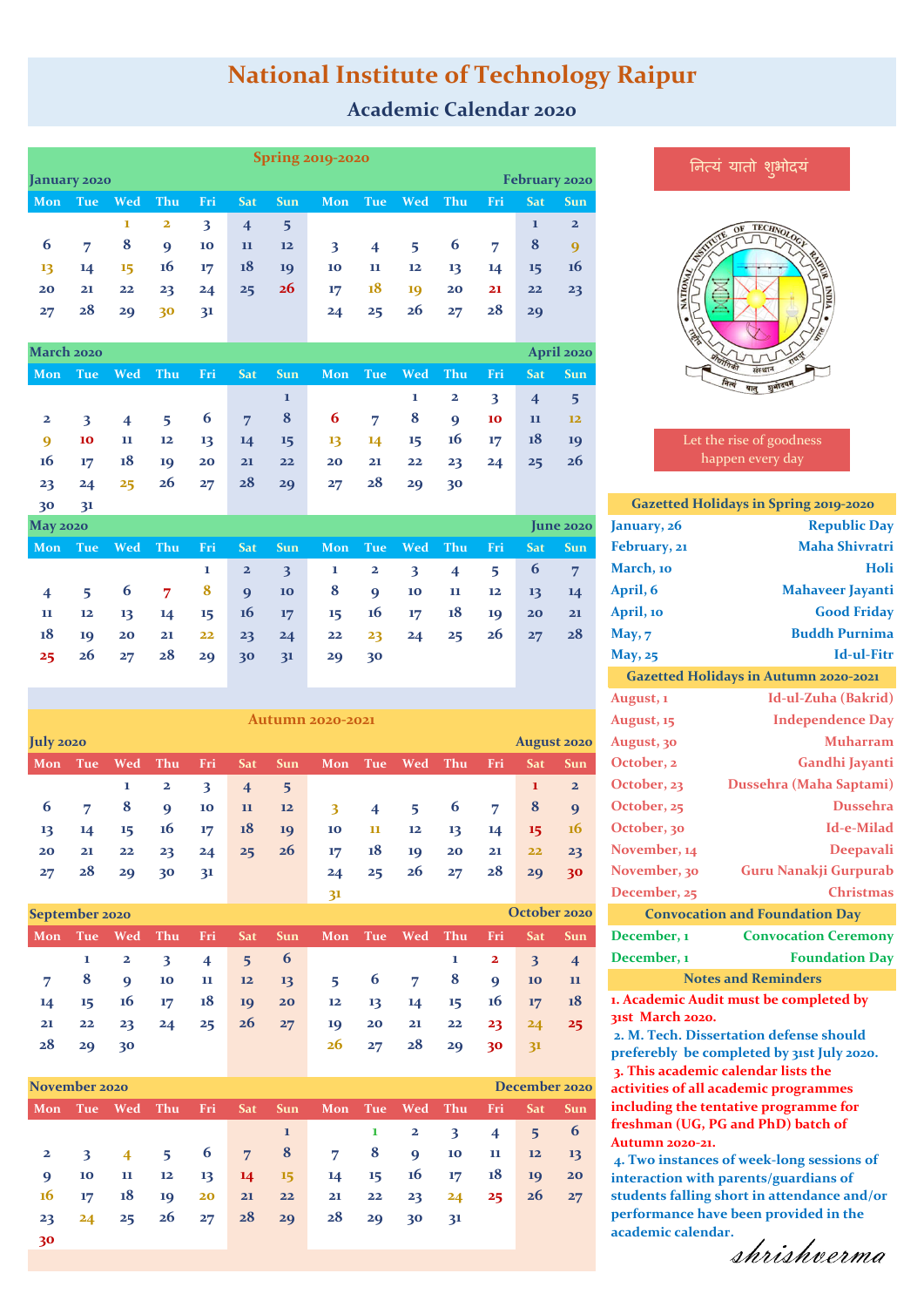# **National Institute of Technology Raipur**

#### **Academic Calendar 2020**

**Spring 2019-2020**

|                         | <b>Date</b>         | <b>Activity</b>                                                                       |
|-------------------------|---------------------|---------------------------------------------------------------------------------------|
| 1                       | Jan, 2              | Classes recommence after winter vacation.                                             |
| $\overline{\mathbf{c}}$ | Jan, 3              | Last date for dropping courses (CBCS-scheme, 2nd Semester).                           |
| 3                       | Jan, 31             | Last date of sending requirement of seats for PhD admissions (2020-2021) to Dean, AA. |
| $\overline{\mathbf{4}}$ | Feb, $3-5$          | First Exam (NIT-scheme, UG and PG).                                                   |
| 5                       | Feb, 10-16          | First Parent-Teacher Interaction (Cases of Concern).                                  |
| 6                       | Feb, 10-16          | Midsemester Theory Exams (CBCS-scheme, 2nd Semester, Half of the Syllabus).           |
| 7                       | Feb, 17-26          | Midsemester Practical Exams during regular lab classes (CBCS-scheme, 2nd Semester).   |
| 8                       | Feb, 21-23          | Cultural Event, Eclectika.                                                            |
| 9                       | Feb, 28             | Declaration of short attendance/detention notice.                                     |
| 10                      | March, 4-6          | Second Exam (NIT-scheme, UG and PG).                                                  |
| 11                      | March, 6            | Submitting marks of midsemester exams with HoDs (CBCS-scheme, 2nd Semester).          |
| 12                      | March, 10-13        | Midsemester break (UG, MCA Students only). Green Holi is scheduled on 9th March.      |
| 13                      | March, 16-20        | Second Parent-Teacher Interaction (Cases of Concern).                                 |
| 14                      | March, 20           | Declaration of final detention list/award of 'R' grade.                               |
| 15                      | March, 24           | Last date for appealing against detention/'R' grade.                                  |
| <b>16</b>               | March, 24-April, 03 | <b>Student Feedback Activity.</b>                                                     |
| 17                      | April, 03           | Last date of UG and PG classes (NIT-scheme & CBCS-scheme, 2nd Semester).              |
| 18                      | April, 03           | Last date of make-up exams (NIT-scheme & CBCS-scheme, 2nd Semester).                  |
| 19                      | April, 03           | Last date of applying for withdrawal from semester (CBCS-scheme, 2nd Semester).       |
| 20                      | April, 7-30         | Spring 2020 End Semester Exam.                                                        |
| 21                      | Till May, 1         | Showing answer scripts.                                                               |
| 22                      | May, $5$            | Finalization of grades by DAC.                                                        |
| 23                      | May, 6              | Result/Grades approved by DAC to be sent to Exam Section.                             |
| 24                      | May, 6              | Submitting list of students approved for 'NA' grades to Dean, AA (CBCS-scheme).       |
| 25                      | May, 12             | Declaration of Spring 2020 interim results.                                           |
| <b>26</b>               | <b>May</b> , 19     | Last date of appealing for arbitration, if any.                                       |
| 27                      | May, 20             | Declaration of Spring 2020 results.                                                   |
| 28                      | May, 21-July, 5     | <b>Summer Vacation.</b>                                                               |
| 29                      | June, 8             | Last date of informing about M. Tech. extension (if any) by HoDs to Dean AA.          |
| 30                      | June, 10            | Submission of progress reports by PhD students to their respective departments.       |
| 3 <sup>1</sup>          | June, 30            | Last date for submission of M. Tech. dissertation report to Dean, AA.                 |

shrishverma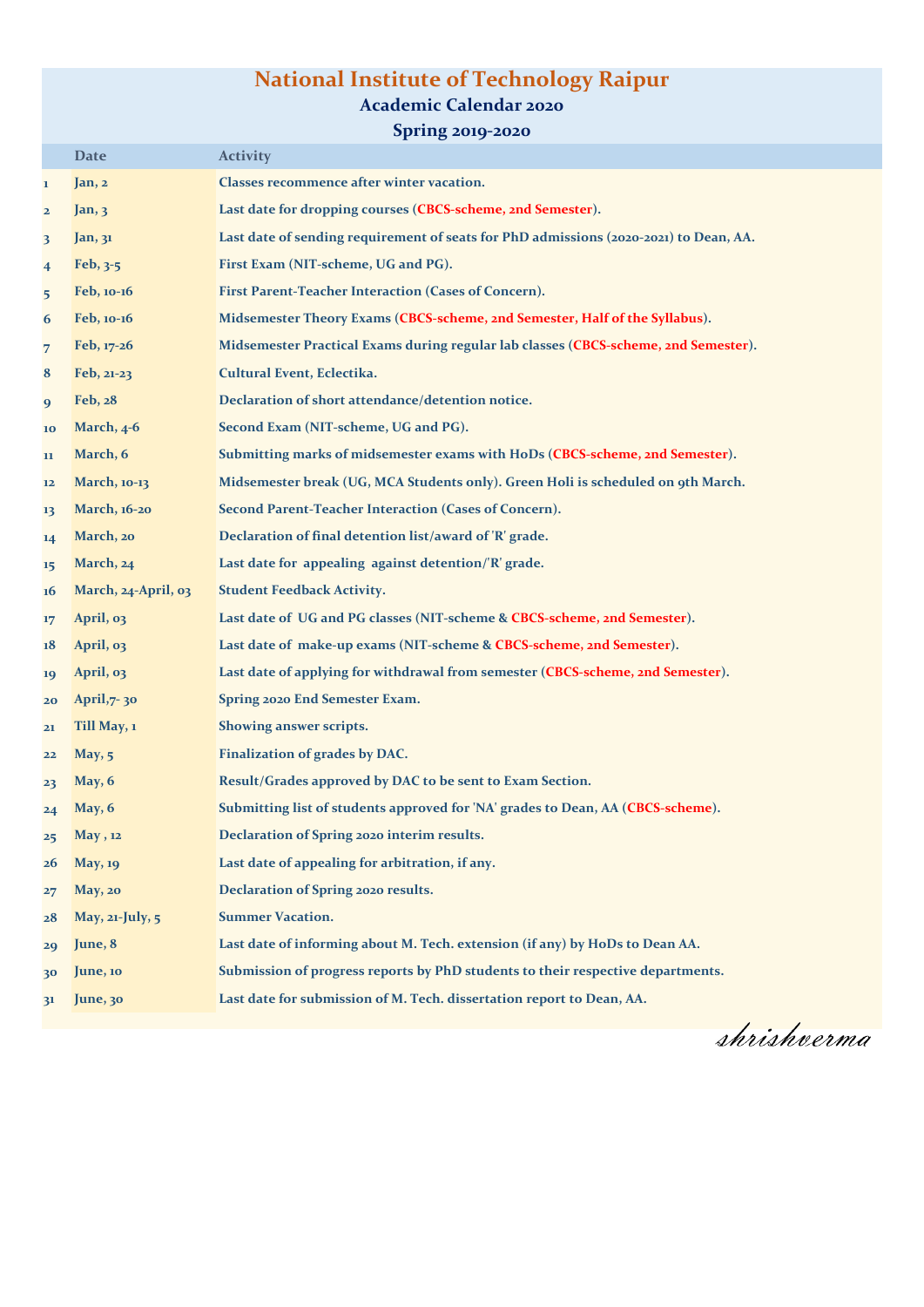### **National Institute of Technology Raipur**

**Academic Calendar 2020**

### **Autumn 2020 for UG, PG and PhD programmes (Except Freshman Batch)**

|                         | <b>Date</b>           | <b>Activity</b>                                                                    |
|-------------------------|-----------------------|------------------------------------------------------------------------------------|
| $\mathbf{1}$            | July, 6               | Autumn 2020-2021 session commences after summer vacation.                          |
| $\overline{\mathbf{2}}$ | <b>July</b> , 6~8     | Autumn semester registration for ongoing programmes (UG, PG and PhD).              |
| 3                       | July, 9               | Classes of UG and PG commences for the Autumn 2020 session.                        |
| $\overline{\mathbf{4}}$ | <b>July</b> , 9-17    | Autumn semester registration, with late fee.                                       |
| 5                       | July, 24              | Last date for dropping courses (CBCS-scheme, 3rd Semester).                        |
| 6                       | <b>August</b> , 12-14 | First Exam for NIT-scheme, UG & PG (Applied Geology).                              |
| $\overline{7}$          | <b>August</b> , 19-21 | First Parent-Teacher Interaction (Cases of Concern).                               |
| 8                       | Sept, 1-5             | Midsemester Practical Exams amidst regular lab classes(CBCS-scheme, 3rd Semester). |
| 9                       | Sept, 7               | Declaration of short attendance/detention notice.                                  |
| 10                      | Sept, 14-16           | Second Exam for NIT-scheme, UG & PG (Applied Geology).                             |
| 11                      | Sept, 14-21           | Midsemester Exam (CBCS-scheme, 3rd Semester). Coverage: Half of the Syllabus.      |
| 12                      | Sept, 25              | Submitting marks of midsemester exams with HoDs (CBCS-scheme, 3rd Semester).       |
| 13                      | Oct, 1                | Declaration of final detention list/award of 'R' grade.                            |
| 14                      | Oct, $5-9$            | Second Parent-Teacher Interaction (Cases of Concern).                              |
| 15                      | Oct, 9                | Last date for appealing against detention/'R' grade.                               |
| 16                      | Oct, 12-16            | Student Feedback Activity (NIT-scheme & 3rd Semester CBCS-scheme).                 |
| 17                      | Oct, 16               | Last date of UG and PG classes (UG, NIT-scheme & CBCS-scheme, 3rd Semester).       |
| 18                      | Oct, 16               | Last date of make-up exams (NIT-scheme & 3rd Semester, CBCS-scheme).               |
| 19                      | Oct, 16               | Last date of applying for withdrawal from semester (CBCS-scheme, 3rd Semester).    |
| 20                      | Oct, 17-18            | Aavartan, Technical Event and Shruti, Cultural Event.                              |
| 21                      | Oct, 19-25            | Semester break (UG, NIT-scheme & CBCS-scheme, 3rd Semester).                       |
| 22                      | Oct, 27-Nov, 25       | Autumn End Semester Theory and Practical Exam (NIT & 3rd Semester CBCS-scheme).    |
| 23                      | Nov, 13-16            | No exams are scheduled during this period.                                         |
| 24                      | Till Nov, 26          | Showing answer scripts.                                                            |
| 25                      | Nov, $27$ -Dec, $3$   | <b>Finalization of grades in DAC.</b>                                              |
| 26                      | Nov, 27-Dec, 3        | Result/Grades approved by DAC to be sent to Exam Section.                          |
| 27                      | Nov, 27-Dec, 3        | Submitting list of students approved for 'NA' grades to Dean, AA (CBCS-scheme).    |
| 28                      | Dec, 1                | <b>Convocation Ceremony and Foundation Day.</b>                                    |
| 29                      | Dec, 4                | Declaration of interim Autumn 2020 results.                                        |
| 30                      | Dec, $7-9$            | Spring semester registration for UG and PG programmes.                             |
| 31                      | Dec, 9                | Classes of UG and PG commences for the Spring 2021 session.                        |
| 32                      | Dec, 10~18            | Spring semester registration, with late fee. (UG & PG)                             |
| 33                      | Dec, 11               | Last date of appealing for arbitration.                                            |
| 34                      | Dec, 14               | Declaration of Autumn 2020 results.                                                |
| 35                      | Dec, 14               | Last date for dropping courses (CBCS-scheme, 4th Semester).                        |
| 36                      | Dec, 15               | Submission of progress reports by PhD students to their respective departments.    |
| 37                      | Dec, 19-22            | <b>SAMAR, Annual Sports Event.</b>                                                 |
| 38                      | Till Dec, 31          | Spring semester registration for PhD Programme.                                    |
| 39                      | Dec, 23-Jan, 3 (2021) | <b>Winter Break</b>                                                                |
| 40                      | Jan, 4-5, 2021        | Spring semester registration for PhD Programme, with late fee.                     |

shrishverma